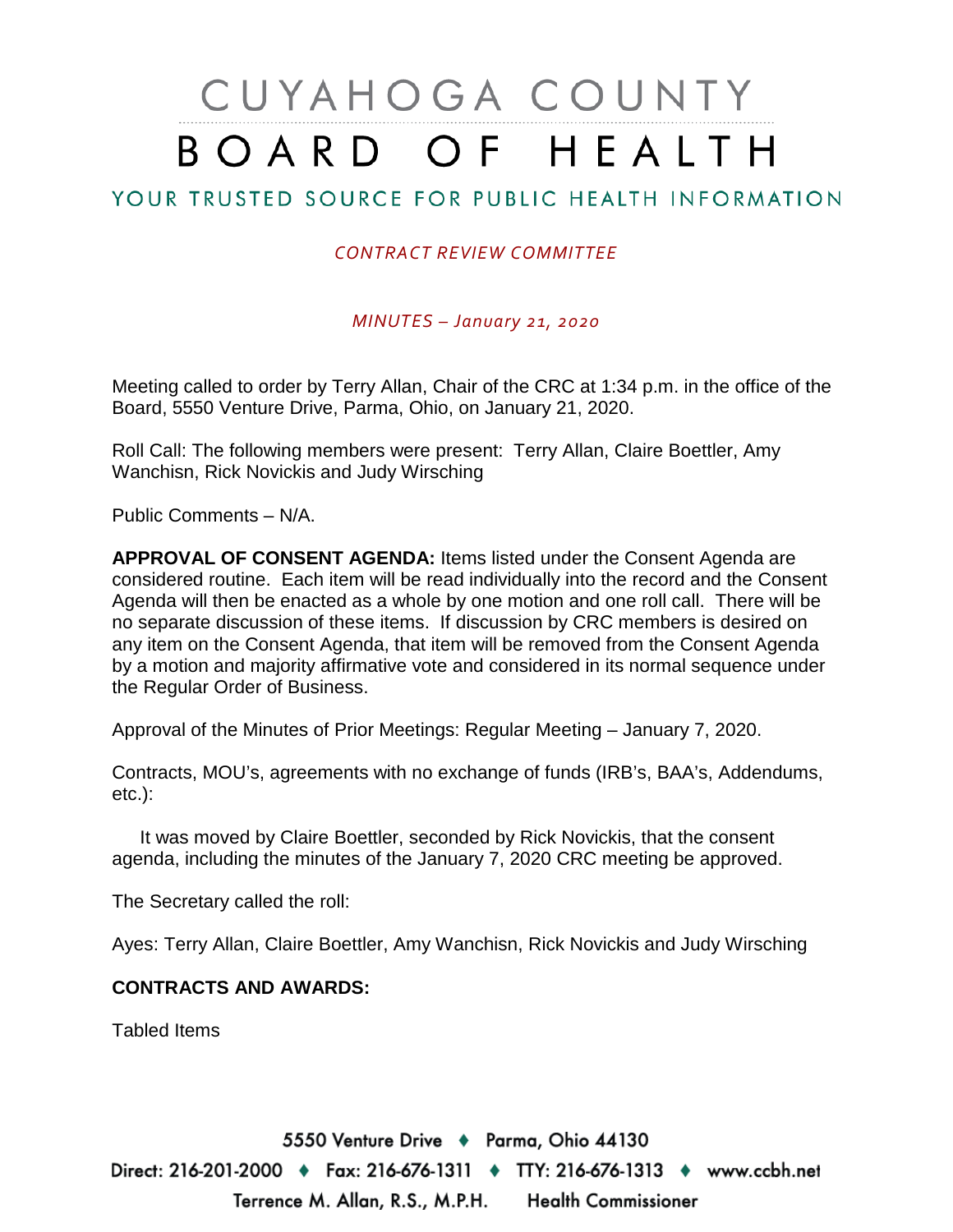CRC 2020-1 Ryan White Part A Program – Direct Services - RFP 2019-01

No action today.

New Items For Review

Bid/Quote Openings ≥ \$25,000.00

None

Bid/Quote Openings < \$25,000.00

None

Expenditures: Contracts up to \$25,000.00

It was moved by Claire Boettler, seconded by Judy Wirsching that the addendum (CRC 2020-8) to the contract with American Builders & Applicators. (CRC 2019-156) under the Lead Hazard Control grant to increase the amount to be paid to American Builders & Applicators from not to exceed \$25,340.00 to \$25,665.00 be approved.

Presented by: Stephanie McConoughey

Purpose: To complete additional work found during project completion.

Funding Source: 100% reimbursable through the Lead Hazard Control Program.

The Secretary called the roll:

Ayes: Terry Allan, Claire Boettler, Amy Wanchisn, Rick Novickis and Judy Wirsching

It was moved by Rick Novickis, seconded by Claire Boettler that the contract (CRC 2020-9) with United Way of Greater Cleveland under the 2019/2020 Racial and Ethnic Approaches to Community Health (REACH) grant from September 30, 2019 through September 29, 2020 in an amount not to exceed \$12,237.00 be approved.

Presented by: Michele Benko

Purpose: To establish a HEAL resources and CDSMP workshop referral system through the 2-1-1 database.

Funding Source: 100% reimbursable through FY2020 REACH Program.

5550 Venture Drive + Parma, Ohio 44130 Direct: 216-201-2000 ♦ Fax: 216-676-1311 ♦ TTY: 216-676-1313 ♦ www.ccbh.net Terrence M. Allan, R.S., M.P.H. **Health Commissioner**